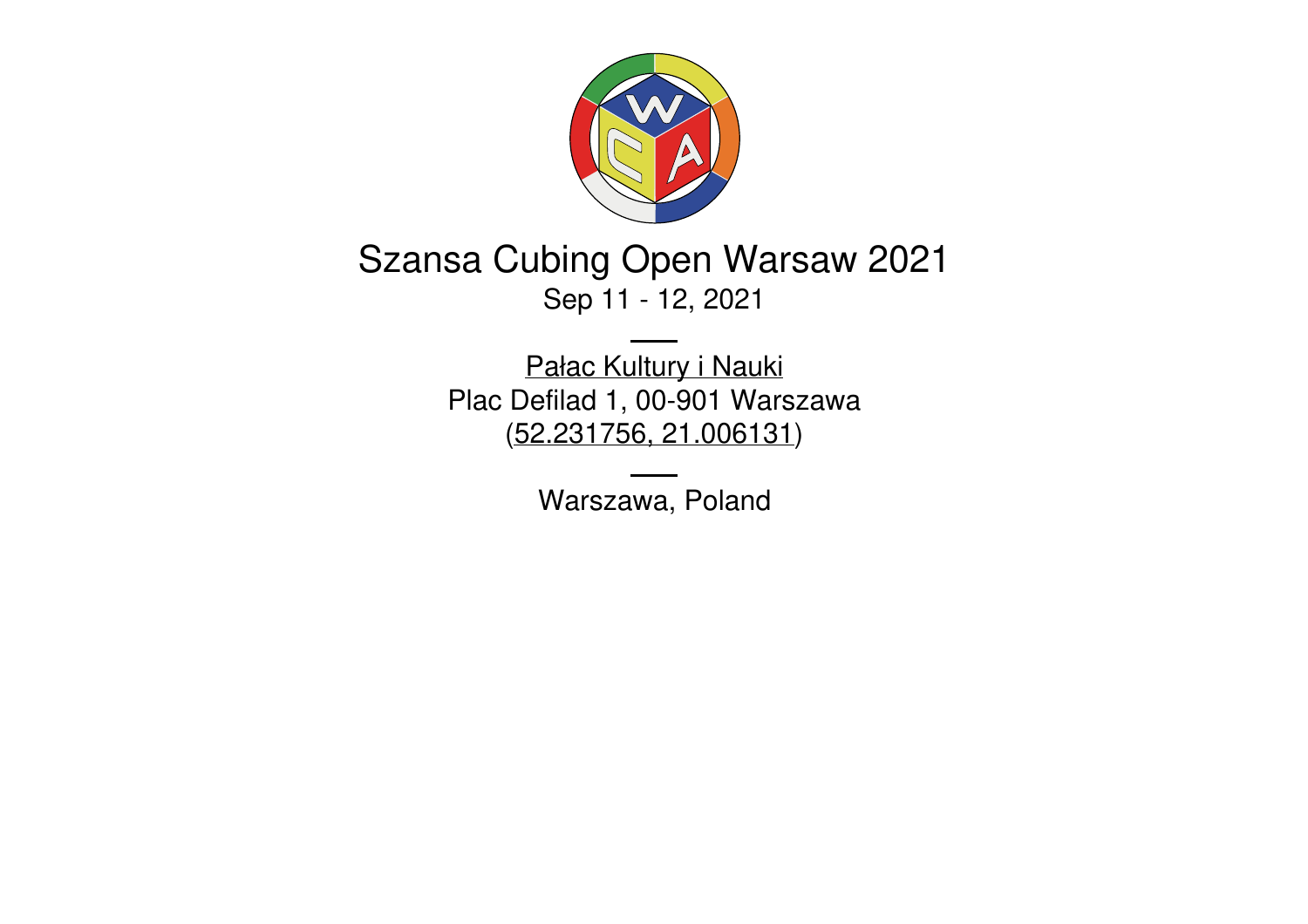## **Events**

| <b>Event</b> | Round | Format          | <b>Time limit</b>                 | <b>Proceed</b> |
|--------------|-------|-----------------|-----------------------------------|----------------|
| Η,           | Final | Mo3             | 1 hour                            |                |
| H)           | Final | Bo <sub>3</sub> | 1:00:00.00 cumulative             |                |
| Ē١           | Final | Bo <sub>3</sub> | 1:30:00.00 cumulative             |                |
| 《            | Final | Bo <sub>2</sub> | 10:00.00 per cube, up to 60:00.00 |                |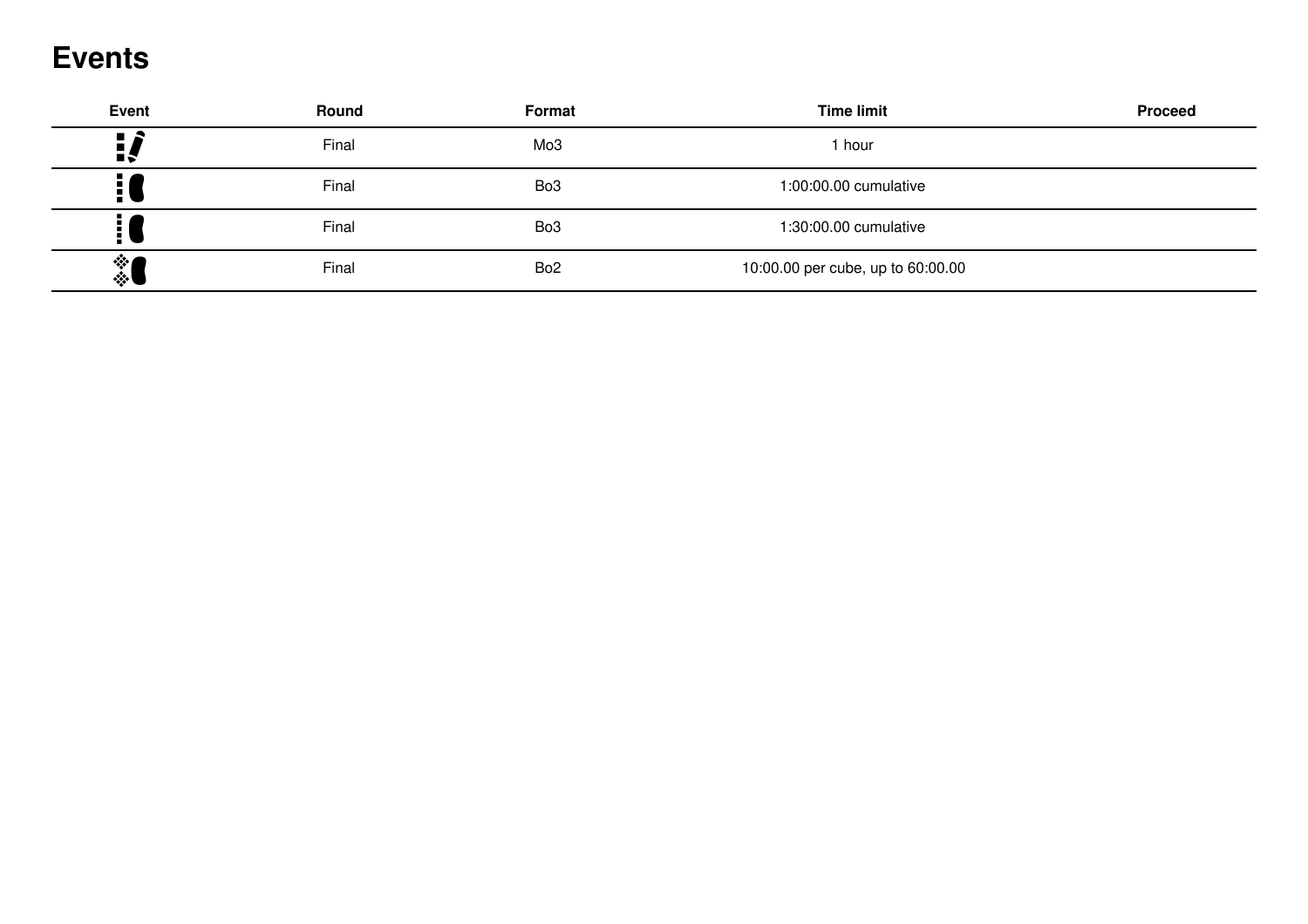## **Schedule for Saturday (September 11, 2021)**

| <b>Start</b> | <b>End</b> | <b>Activity</b>                             | Format          | <b>Time limit</b>                 | <b>Proceed</b> |
|--------------|------------|---------------------------------------------|-----------------|-----------------------------------|----------------|
| 09:45 AM     | 10:30 AM   | Registration                                |                 |                                   |                |
| 10:05 AM     | 10:20 AM   | <b>Tutorial for new competitors</b>         |                 |                                   |                |
| 10:15 AM     | 10:25 AM   | Opening                                     |                 |                                   |                |
| 10:30 AM     | 11:30 AM   | ij,<br>3x3x3 Fewest Moves Final (Attempt 1) | Mo <sub>3</sub> | 1 hour                            |                |
| 12:00 PM     | 01:00 PM   | ij<br>3x3x3 Fewest Moves Final (Attempt 2)  | Mo <sub>3</sub> | 1 hour                            |                |
| 01:10 PM     | 01:40 PM   | <b>Submission for 3x3x3 MBLD</b>            |                 |                                   |                |
| 01:40 PM     | 02:20 PM   | <b>Scrambling for 3x3x3 MBLD</b>            |                 |                                   |                |
| 02:20 PM     | 03:20 PM   | ै<br>3x3x3 Multi-Blind Final (Attempt 1)    | Bo <sub>2</sub> | 10:00.00 per cube, up to 60:00.00 |                |
| 03:20 PM     | 04:20 PM   | Lunch                                       |                 |                                   |                |
| 04:20 PM     | 05:20 PM   | ij<br>3x3x3 Fewest Moves Final (Attempt 3)  | Mo <sub>3</sub> | 1 hour                            |                |
| 05:20 PM     | 05:50 PM   | <b>Technical break</b>                      |                 |                                   |                |
| 05:50 PM     | 06:10 PM   | <b>Awards (FMC)</b>                         |                 |                                   |                |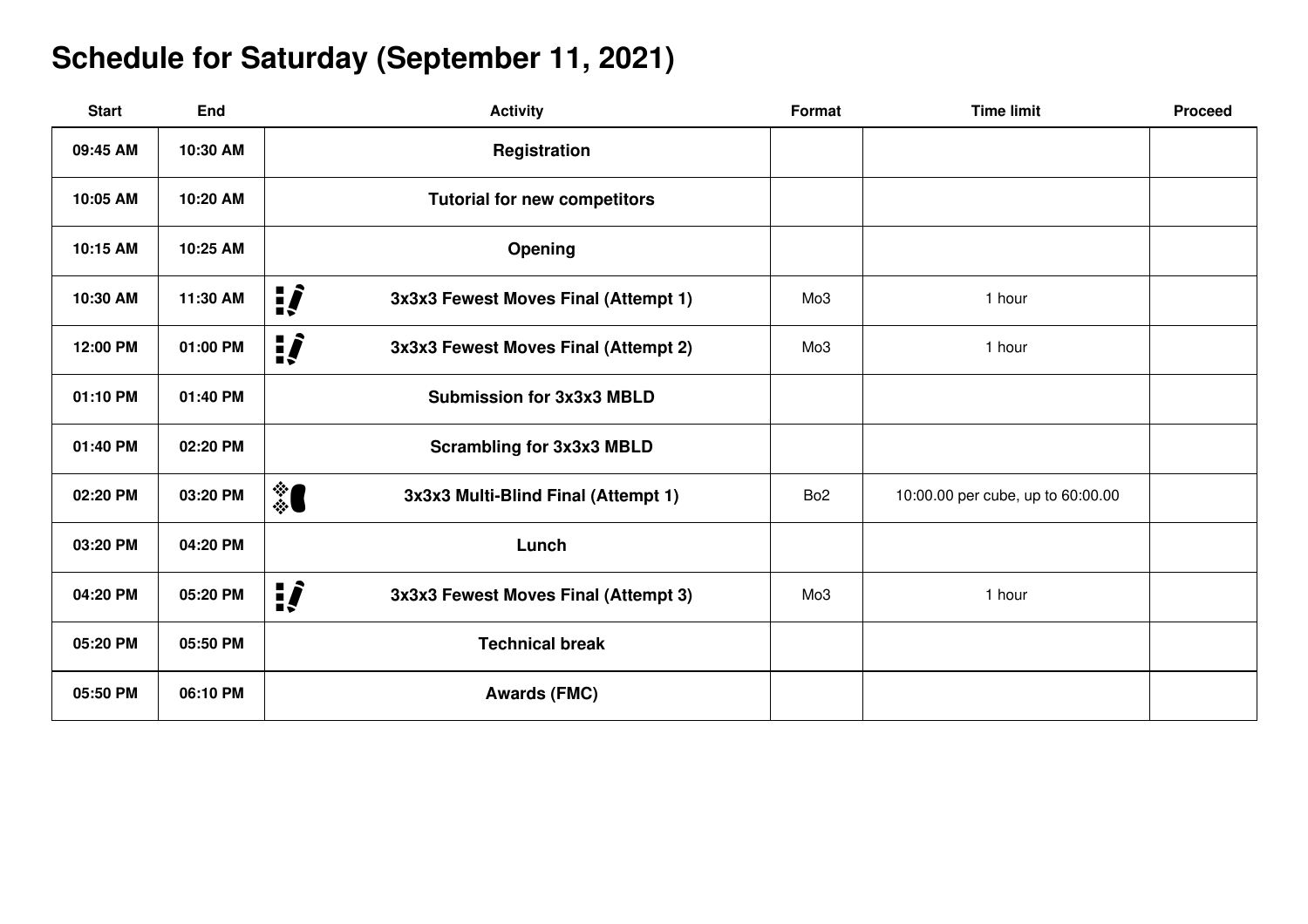### **Schedule for Sunday (September 12, 2021)**

| <b>Start</b> | End      | <b>Activity</b>                            | Format          | <b>Time limit</b>                 | <b>Proceed</b> |
|--------------|----------|--------------------------------------------|-----------------|-----------------------------------|----------------|
| 10:15 AM     | 10:45 AM | Registration                               |                 |                                   |                |
| 10:45 AM     | 12:15 PM | 10<br>4x4x4 Blindfolded Final              | Bo <sub>3</sub> | 1:00:00.00 cumulative             |                |
| 12:15 PM     | 12:45 PM | <b>Submission for 3x3x3 MBLD</b>           |                 |                                   |                |
| 12:45 PM     | 01:25 PM | <b>Scrambling for 3x3x3 MBLD</b>           |                 |                                   |                |
| 01:25 PM     | 02:25 PM | \$0<br>3x3x3 Multi-Blind Final (Attempt 2) | Bo <sub>2</sub> | 10:00.00 per cube, up to 60:00.00 |                |
| 02:25 PM     | 03:35 PM | Lunch                                      |                 |                                   |                |
| 03:35 PM     | 05:35 PM | $\mathbf{R}$<br>5x5x5 Blindfolded Final    | Bo <sub>3</sub> | 1:30:00.00 cumulative             |                |
| 05:35 PM     | 05:50 PM | <b>Technical break</b>                     |                 |                                   |                |
| 05:50 PM     | 06:10 PM | Awards (MBLD, 4BLD, 5BLD)                  |                 |                                   |                |